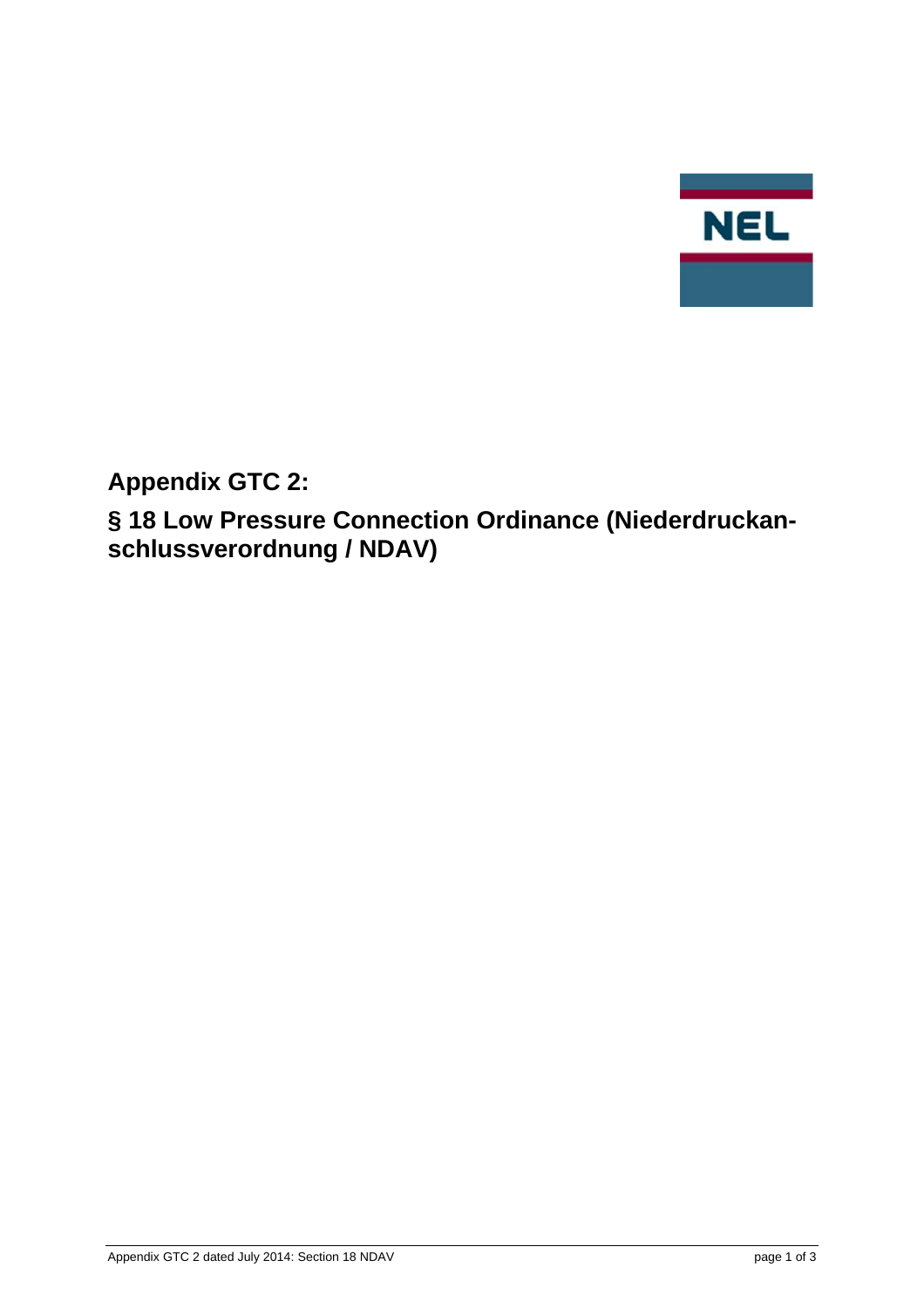

## **Liability for malfunctions of the Connection Usage**

- (1) To the extent the network operator is liable due to contract, connection usage relation or tortious acts for damages suffered by the shipper due to interruptions or irregularities of the connection usage and default of the company or its vicarious agents or servants is required
	- 1. regarding financial loss willful misconduct or gross negligence shall be assumed subject to refutation,
	- 2. regarding damages to property willful misconduct or negligence shall be assumed subject to refutation.

In case of financial loss pursuant to sentence 1 number 1 liability due to other negligence shall be excluded.

- (2) Liability of the network operator for damages to property towards its connection users caused neither by willful misconduct nor gross negligence shall be respectively limited to 5.000 Euro. Liability for damages to property not caused by willful misconduct shall per damaging event be limited to
	- 1. 2,5 million Euro in case of up to 25.000 connection users connected to its own network;
	- 2. 10 million Euro in case of 25.001 to 100.000 connection users connected to its own network;
	- 3. 20 million Euro in case of 100.001 to 200.000 connection users connected to its own network;
	- 4. 30 million Euro in case of 200.001 to one million connection users connected to its own network;
	- 5. 40 million Euro in case of more than one million connection users connected to its own network.

Damages of connection users connected to mid and high pressure shall be implied in the aforementioned limits.

(3) Paragraph 1 and 2 shall also apply to connection users' claims in tort against third-party network operators in terms of § 3 number 27 Energy Industrial Act. Liability of third-party network operators in terms of § 3 number 27 Energy Industrial Act shall totalling be limited per damaging event to three times the maximum amounts it is liable towards its own connection users in accordance to paragraph 2 sentence 2. If the third-party network operator has no own connection users connected to its network in terms of this Ordinance, the liability shall totalling be limited to  $\epsilon$  200 million. Damage claims of costumers who are not covered by this Ordinance and which are claimed against the third party due to tort may be regarded for the maximum amounts pursuant to sentences 2 and 3 if case by case these claims are limited in accordance with paragraph 2 sentence 1. At request the net-